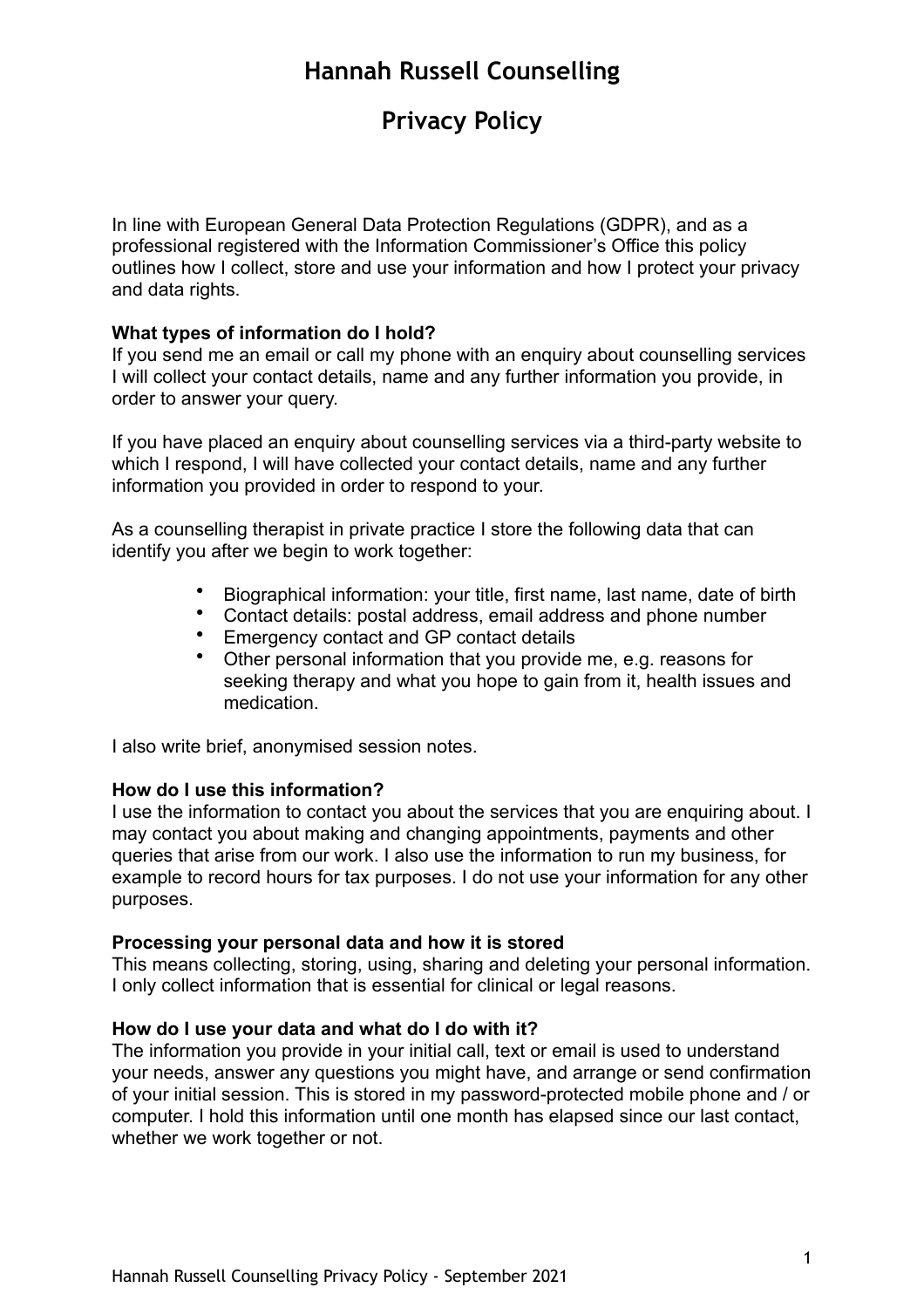# **Privacy Policy**

If you place an enquiry about counselling services through a third-party website, to which I privately respond, the information you provide is treated confidentially and used to understand your needs, answer any questions you might have and arrange or send confirmation of your initial session. Where communication between us is undertaken via a third-party website, my access to the website is password protected and accessed via my password-protected phone or computer. I am not responsible for how any personal data or communications between us, through any third party website, is used, stored or protected by that third-party.

Should we agree to work together, the biographical and personal information that you give me is stored securely as a paper record and kept in a locked cabinet. Your name, email address and anonymised phone number are stored securely on my password-protected mobile phone and home computer. I will use your phone number, email or home address to contact you regarding appointments and to reply to you if you contact me. I may also contact you regarding arranging and rearranging sessions, submitting invoices or to send you with information that I have agreed to supply you with, or updating you with information regarding my services. This information is securely destroyed one month after our work together has come to an end.

Any emails or texts containing information in addition to arranging appointment dates and times are destroyed within one month of receipt. If they contain important information this may be printed out and kept with session records.

Brief, anonymised session notes are stored in a locked cabinet and are kept for seven years, in line with professional standards and my insurance company requirements. I store a note of your appointment in my diary using an anonymised code. This is also kept securely for seven years.

I am required to keep financial records for seven years. I use anonymised codes in documentation where possible, and keep records on a password-protected computer.

#### **Confidentiality**

Session content is conducted in confidence, and I only document the time, date, session number and brief anonymised notes.

Confidentiality is an important feature of the working alliance and will be maintained in accordance with General Data Protection Regulation 2018 (GDPR) with the following exceptions:

> • It is a professional requirement of the National Counselling Society's Code of Ethics that I have regular supervision, to ensure that my work with you is as good as it can be. When I discuss casework during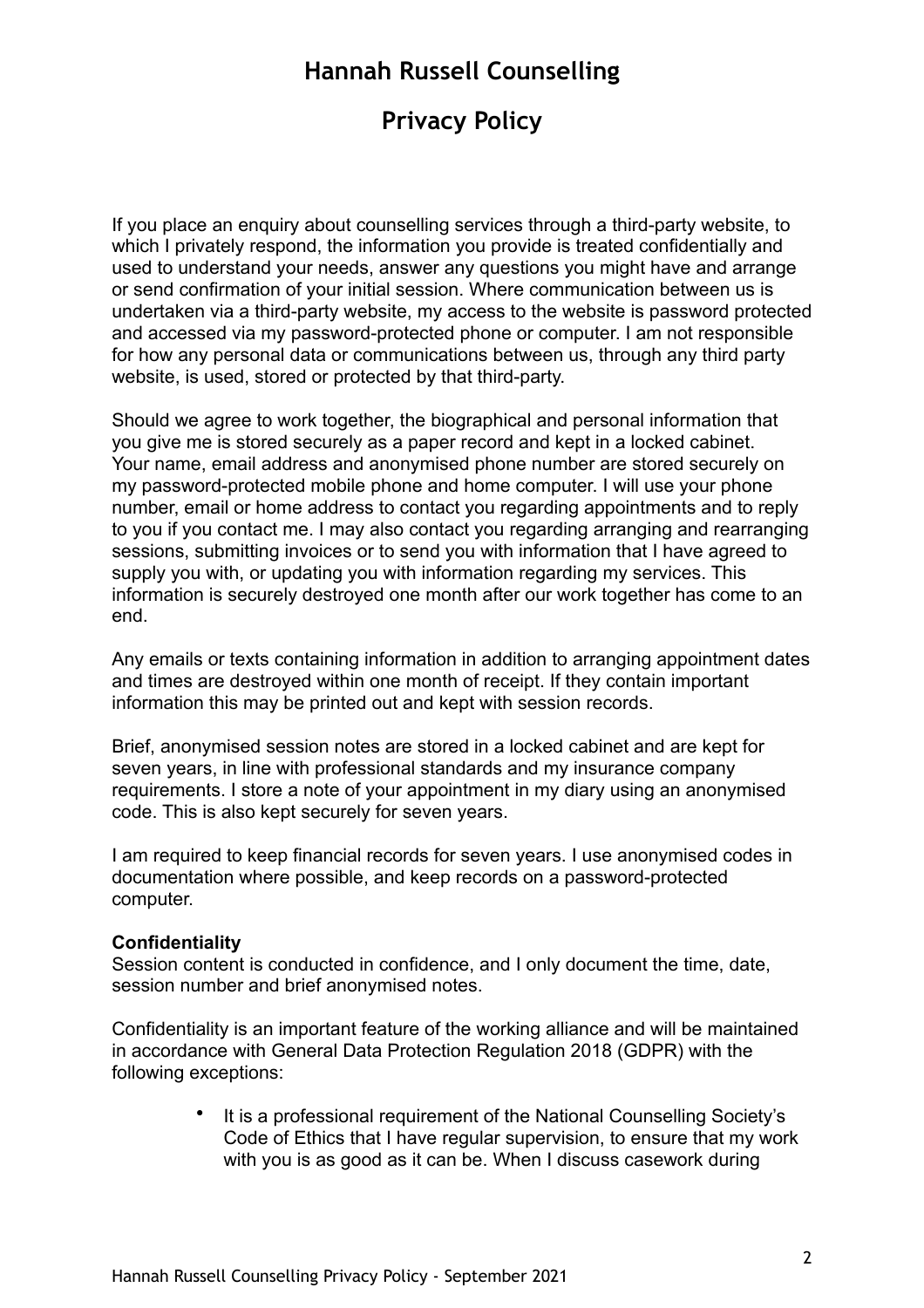# **Privacy Policy**

supervision, I have a duty to keep references to your material anonymous. All supervisors are bound by confidentiality rules.

- If I am concerned that you or someone else may be at significant risk, I may share information with, for example, your GP or the police. If I believe that there is convincing evidence that you or someone else may be seriously harmed I may need to inform an outside authority, for example your GP, or the police. If possible, I would discuss this with you first, unless I felt that this would increase the risk.
- When working with couples, sometimes it is helpful to have some individual sessions as part of ongoing couple counselling. If this is something we agree to, all information shared within individual sessions will be confidential within that session (except in the case of significant risk, outlined above) and will not be shared with the other member of the couple, unless it is raised by the individual themselves in future couple sessions. When working with couples, any communication outside of the sessions with myself will be shared with both partners unless there are safety concerns.
- Some laws require me to break confidentiality in certain circumstances, e.g. Terrorism Act, Drug Trafficking Act.
- If I am compelled to give evidence by a court of law, to release my records or to give evidence.
- During the course of our work, if I become suddenly ill and unable to contact you, I would share your name and phone number with my professional executor who would contact you, in line with good practice in the profession.

Whenever possible, I would aim to discuss any sharing of information with you in advance.

#### **Your permission**

I will seek your permission to:

- Contact you via your preferred method and will only leave a message with your consent. If I have responded to you following a general enquiry about counselling services via a third-party website you have given me consent to contact you via the preferences you have shared.
- Share information outside of the above exceptions.
- Use anonymised details for continued professional development (case studies or training).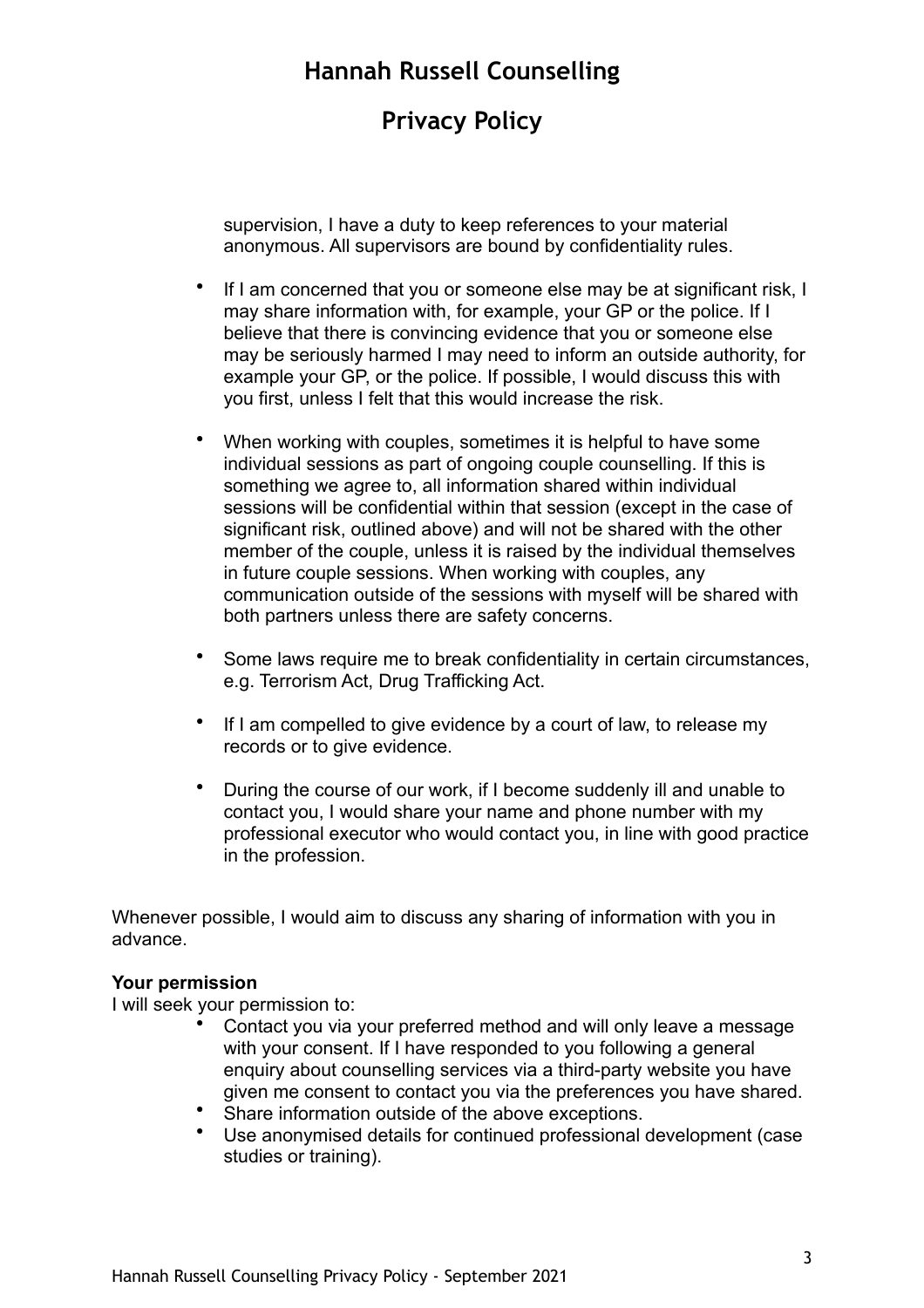# **Privacy Policy**

• Publish any marketing material such as case studies or testimonials ensuring the use of pseudonyms throughout.

### **Website**

This privacy policy sets out how Hannah Russell Counselling uses and protects any information that you provide when you use this website or contact me via other means such as phone, email or through a general enquiry about counselling services via a third-party website.

By visiting the [hannahrussellcounselling.co.uk](http://hannahrussellcounselling.co.uk) website you accept and consent to the terms described in this privacy policy.

[hannahrussellcounselling.co.uk](http://hannahrussellcounselling.co.uk) is made by [wordpress.com](http://wordpress.com) and you can see their privacy policy here:<https://en-gb.wordpress.org/about/privacy/>

### **Security**

Transmission of data and information via the website is not a secure or an encrypted transmission method for sending your personal data, unless otherwise indicated on the website. Your attention is therefore drawn to the fact that, any information and personal data carried over the internet is not secure. Information and personal data may be intercepted, lost, corrupted or accessed by other people.

### **Cookies**

Cookies are small pieces of data, stored in text files, that are stored on your computer or other devices when websites are loaded into a browser. They are widely used to 'remember' you and your preferences, either for a single visit (through a

'session cookie') or for multiple repeat visits (using a 'persistent cookie'). They ensure a consistent and efficient experience for visitors and perform essential functions such as allowing users to register and remain logged in. Cookies may be set by the site that you are visiting (known as 'first-party cookies'), or by third parties, such as those who serve content or provide advertising or analytics services on the website ('third-party cookies').

For further information about WordPress cookies please visit: https://en[gb.wordpress.org/about/privacy/cookies/](http://gb.wordpress.org/about/privacy/cookies/)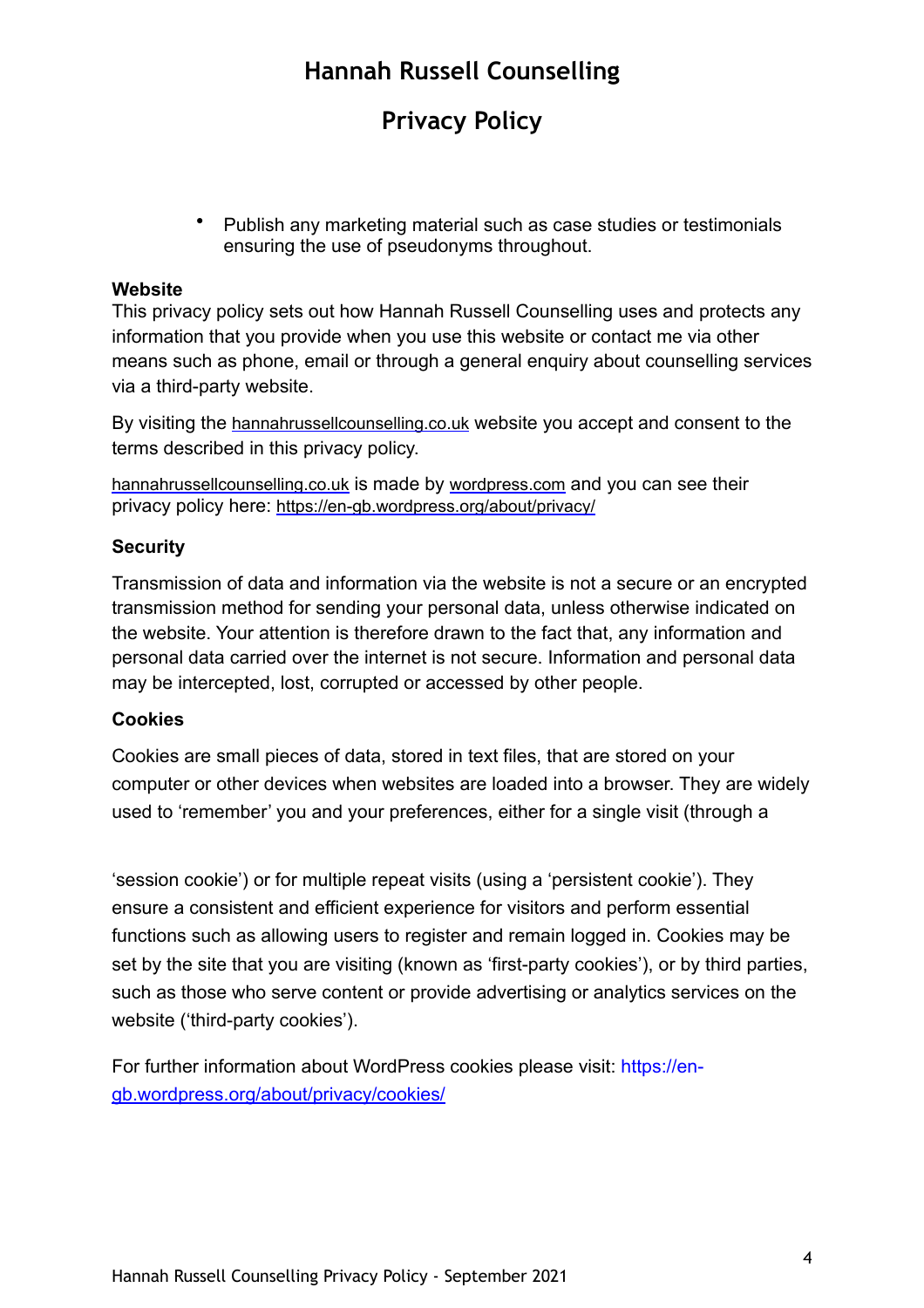# **Privacy Policy**

### **Google Analytics**

Each time you visit a website Google analytics automatically tracks information such as (but not limited to) your geographical location, IP address, browser type, browser version, operating system, referral source, page views, length of visit, the times and dates you visit the site, navigation paths, whether you are a new visitor or a returning visitor.

The information provided by Google Analytics may be used to improve the website and services I offer.

### **Requesting to see your data**

You have the right to ask for a copy of the information I hold about you, free of charge, unless I am prevented from doing so for legal reasons. You would need to ask for this information in writing and I aim to provide it in digital form, within 28 days of receiving your request.

In couple's counselling, both clients are part of the contract and, if one client requests a copy of the notes, they can only ask for the parts relating to them unless the second client gives consent. If one partner does not consent, all information relating to them will be redacted.

### **Controlling your personal information**

You are free to restrict the collection or use of your personal information in the following way:

If you have previously agreed to me using your anonymous personal information for continued professional development you may change your mind at any time by emailing me at [hannah@hannahrussellcounselling.co.uk](mailto:hannah@hannahrussellcounselling.co.uk)

I aim to keep your personal data up to date while we work together. If you believe that any information that I hold about you is incorrect or incomplete, please email me at [hannah@hannahrussellcounselling.co.uk](mailto:hannah@hannahrussellcounselling.co.uk) and I will correct any information found to be incorrect. You may ask me to delete information that I hold about you. I will do this except for any information that I need to hold for legal/insurance or business purposes.

#### **If you have concerns about how I hold your data**

Please discuss any concerns with me in the first instance. If you feel that I have not addressed them, you can contact the ICO at [https://ico.org.uk/make-a-complaint/your](https://ico.org.uk/make-a-complaint/your-personal-information-concerns/)[personal-information-concerns/](https://ico.org.uk/make-a-complaint/your-personal-information-concerns/)